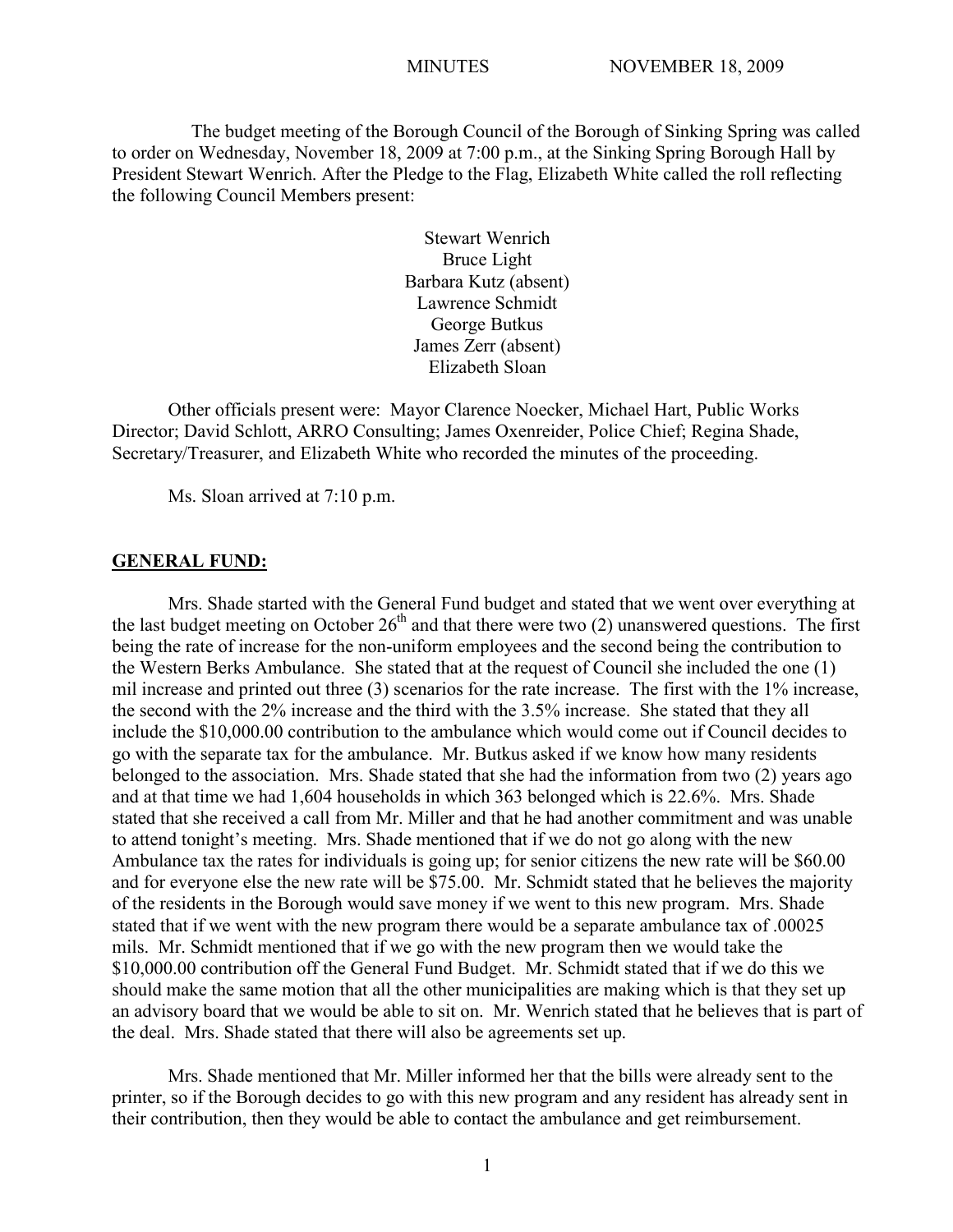## **GENERAL FUND: (Cont.)**

Mr. Schmidt made a motion to put the ambulance on the fire tax at .00025; seconded by Mr. Light. Mr. Wenrich asked for a roll call vote.  $AYES - 5$ ,  $NAYS - 0$ ,  $ABSENT - 2$ ; motion carried.

Mr. Schmidt questioned where we put the \$10,000.00 that was taken off for the contribution. Mrs. Shade stated that you would just add it back into the total expenditures.

Mrs. Shade stated that the last issue would be the rate increase for the non-uniform employees. She stated that with the 1% increase we would have a projected deficit of \$197,351.59, the 2% would have a projected deficit of \$200,845.59, and the 3.5% would have a projected deficit of \$203,879.59. Mrs. Shade reminded Council that the expenses are figured high and the income is figured low. Mr. Butkus stated that we don't have much built into the budget for unexpected occurrences. Mrs. Shade mentioned that the end of year projection shows a carry over of \$300,421.24 which will help. Ms. Sloan asked if there was any way to make it work with only a .5 mil increase. Mrs. Shade stated that we could go .5 mil this year but then we would possibly have to increase a full mil next year. She stated that the Borough has not had a millage increase since 2003 and that she is very proud of that.

Mr. Butkus asked about the funds that are budgeted for the Brookfield Manor Playground and if the funds that are in the Recreation Invest account can be used for that. Mrs. Shade stated that those funds could be used.

Ms. Sloan again asked about going with .5 mil increase since times are tough. Mrs. Shade stated that if we go with the .5 mil increase our projected deficit would be \$304,883.29. Mr. Schmidt mentioned that any time you have to raise taxes it is tough but it is part of the job. He stated that he will not be on Council next year and if we don't give the new Council a fighting chance we are not doing our job. He stated that he shares Ms. Sloan's concerns.

Mrs. Shade mentioned that we are also going to have to increase the Fire Tax by .0002 due to the fact that we received their numbers.

Mr. Butkus asked if we received a firm number from Spring Township on the yard waste. Mrs. Shade stated that they are still working on their budget and that they are in the middle of a move. Mr. Schmidt stated that he does not believe that we will see a sizable increase for next year.

Mrs. Shade stated that the total increase to the tax payers would be 1.45 mil for the General, Fire and Ambulance. She stated that Mr. Fitzpatrick would create the Ordinance and then it would come in front of Council and then have to sit open.

Mr. Light made a motion to go with the 1 mil increase for the General Fund; seconded by Mr. Schmidt. Mr. Wenrich asked for a roll call vote. AYES – 3 (Mr. Light, Mr. Schmidt and Mr. Wenrich, NAYS – 2 (Mr. Butkus and Ms. Sloan), ABSENT – 2; motion carried.

Mrs. Shade stated that we now need to decide on the pay increase for the non-uniform employees. Mr. Wenrich stated that there is a difference of about \$6,000.00 between the 1% and the 3.5%. Mr. Light mentioned that he has been on Council for six years and will be finishing his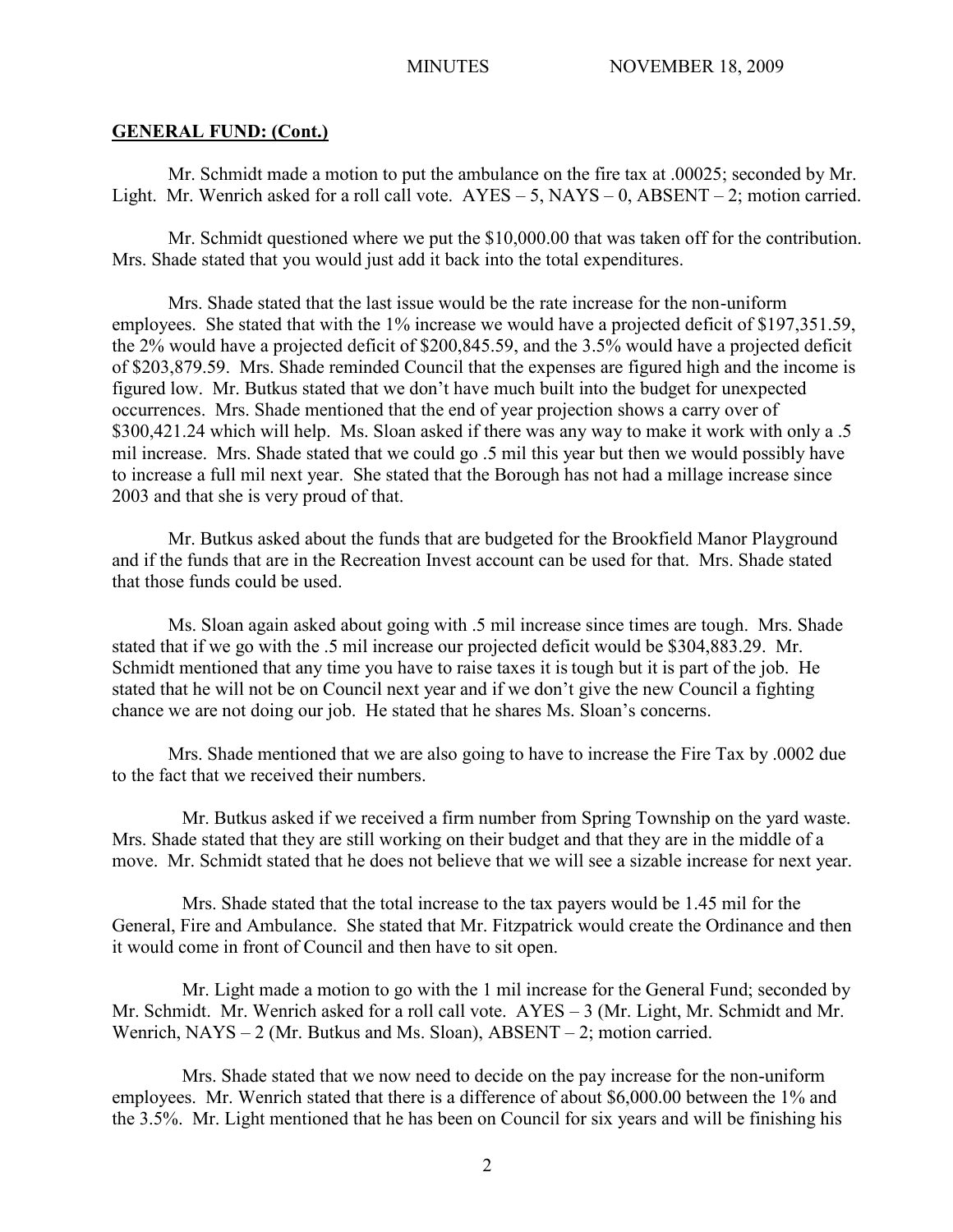## **GENERAL FUND: (Cont.)**

term at the end of this year. He stated that every prior year the non-uniform employees were given the same rate increase that the police were given and he doesn't understand why that should change. He stated that he believes that the non-uniform employees are just as important to this Borough as the uniform employees and in his opinion they should receive the 3.5% increase that the uniform employees are receiving. Mr. Butkus asked if we give them the 3.5% raise will we make them pay the  $\frac{1}{4}$  of their deductable for the health insurance like we are making the police pay. Discussion ensued. Mr. Oswald stated that he is afraid that the non-uniform employees unionize if we keep treating them differently. Mr. Schmidt suggested that we make a compromise and give the nonuniform employees a 2% raise and forgo the deductable payment for now and evaluate it again next year. Further discussion ensued. Ms. Sloan stated that she believes that the 2% with evaluations is appropriate and mentioned that she would like to sit down with the non-uniform employees to see what is important to them and what other benefits they are looking for. Mr. Wenrich suggested that we give the non-uniform employees a 2.5% increase with the stipulation that we have to do evaluations in 2010 and have the admin committee look at where we can give them more fringe benefits and try to reduce our costs.

Mr. Light made a motion to go with the 2% raise for the non-uniform employees with no contribution to the deductable; seconded by Mr. Butkus. Mr. Wenrich asked for a roll call vote. AYES – 3 (Mr. Light, Mr. Butkus and Ms. Sloan), NAYS – 1 (Mr. Wenrich), ABSTAIN – 1 (Mr. Schmidt), ABSENT – 2; motion carried. Mr. Wenrich stated for the record that he voted no because he wanted the 2.5% increase.

Mr. Light made a motion to approve the preliminary General Fund Budget with the 1 mil tax increase and 2% rate increase for the non-uniform employees; seconded by Mr. Schmidt. Mr. Wenrich asked for a roll call vote. AYES – 4 (Mr. Light, Mr. Butkus, Mr. Schmidt and Mr. Wenrich), NAYS – 1 (Ms. Sloan), ABSENT – 2; motion carried.

#### **FIRE BUDGET:**

Mrs. Shade stated that we will be looking at the one that includes the ambulance since that was already voted on. She stated that we are looking at a .0002 increase in order to have enough funds to cover the contribution to the Western Berks Fire and to pay the Fire Rescue loan. The budget shows total income of \$232,071.00 and total expenses of \$217,531.00 leaving us with a balance at the end of the year of \$14,540.00. She stated that with the .0002 increase it will go from .65 mils to .85 mils for fire and the ambulance would be .25 mils.

Mr. Schmidt made a motion to raise the fire tax by .2 mils; seconded by Mr. Light. Mr. Wenrich asked for a roll call vote. AYES – 5 (, Mr. Butkus, Mr. Light, Mr. Schmidt, Ms. Sloan and Mr. Wenrich),  $NAYS - 0$ ,  $ABSENT - 2$ ; motion carried.

Mr. Light made a motion to approve the preliminary Fire Budget; seconded by Ms. Sloan. Mr. Wenrich asked for a roll call vote. AYES – 5 (, Mr. Butkus, Mr. Light, Mr. Schmidt, Ms. Sloan and Mr. Wenrich),  $NAYS - 0$ ,  $ABSENT - 2$ ; motion carried.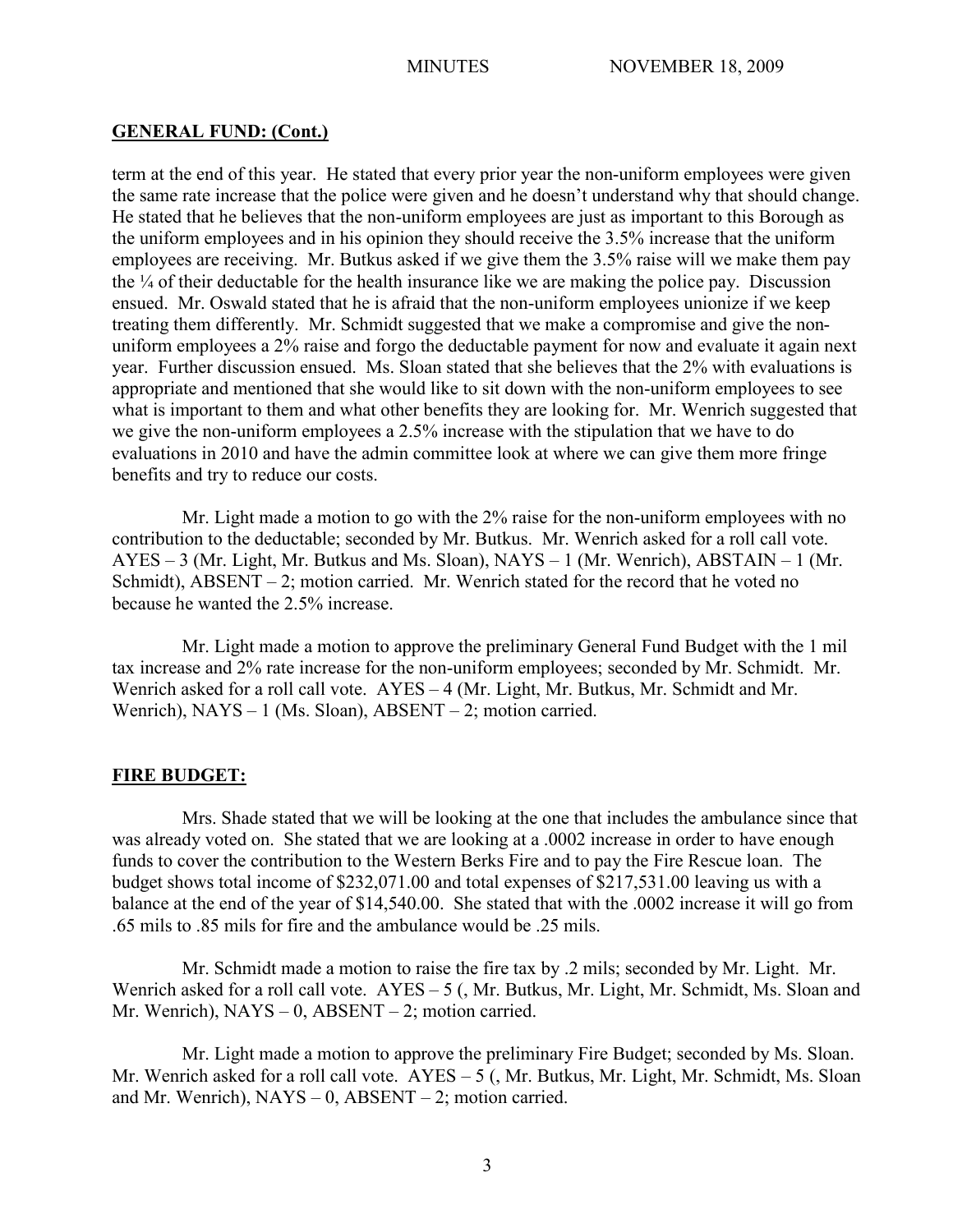## **FIRE BUDGET: (Cont.)**

Mr. Butkus requested that when the Western Berks Fire finalizes their budget that we get a copy. Mrs. Shade stated that she believes that they planned on doing that.

### **SEWER FUND:**

Mr. Wenrich asked why we haven't received any payments from Lower Heidelberg and South Heidelberg Townships. Mr. Butkus stated that the short answer is that it is a legal wrangling between Mr. Fitzpatrick and their representatives. Mrs. Shade mentioned that we received, in the mail today, a good faith payment from South Heidelberg in the amount of \$36,000.00. Ms. White mentioned that we sent them a bill for \$48,287.43 which covered the first three quarters of 2009. Mr. Butkus stated that unfortunately since they are municipalities we can't shut them off for nonpayment like we can an individual resident. Mr. Butkus mentioned that one of the agreements has been signed and the other was all agreed to but we have not received the signed agreement. Discussion ensued concerning how to get them to pay. Mr. Wenrich stated that he wants Mr. Butkus and Mr. Schlott to get together with Mr. Fitzpatrick and get some answers by the December meeting.

Mrs. Shade went over the income portion of the Sewer Budget for 2010 which shows a projected total income of \$4,019,650.00. Mrs. Shade went over the expenditures portion of the Sewer Budget for 2010. She mentioned that with the 2% pay rate increase it would change the Administration salaries to \$47,000.00 and change the total for the administration section to \$168,100.00.

Mrs. Shade went over the expense portion of the Sewer Budget for 2010 which projects the total expenses to be of \$3,964,335.00. She mentioned that the projected net income would be \$55,315.00. Mr. Butkus mentioned that he and Mr. Schlott have been talking with Miller Environmental representatives concerning the costs for operating the plant and that these numbers are based on best estimates. He stated that with the cost of the electricity going up and the changes to our NPDES permit (which now has a phosphorous limit) our operating costs are going to go up. Mr. Butkus mentioned that Miller Environmental, in his opinion, has not been very forthcoming with the numbers even with general best guess estimates on the electric. Mr. Schmidt stated that maybe the reason for that is that they don't know. Mr. Hart stated that they do have the information on the electric costs because he gave the information to Mr. Juzyk. He stated that he told Mr. Juzyk that the account would be going up 38.8% and just to be safe he should use 40%. Mr. Butkus stated that Miller Environmental would not even give them what they are currently paying for the electric so that we could figure it out ourselves. Mr. Schlott mentioned that he did receive an e-mail from Mr. Juzyk today with the estimated increase in the electric costs. Discussion ensued concerning the phosphorous limit.

Mr. Schlott handed out a list of 2010 Capital Improvements which was provided by Miller Environmental. He stated that under New Equipment they have budgeted \$35,000.00 for a shipping container for storage and half the cost of a skid loader (the other half is budgeted in the General Fund). Mr. Hart mentioned that Miller Environmental is currently paying a contractor \$6,200.00 a year to cut the grass at the plant and the right-of-way. He stated that we could use the skid loader to